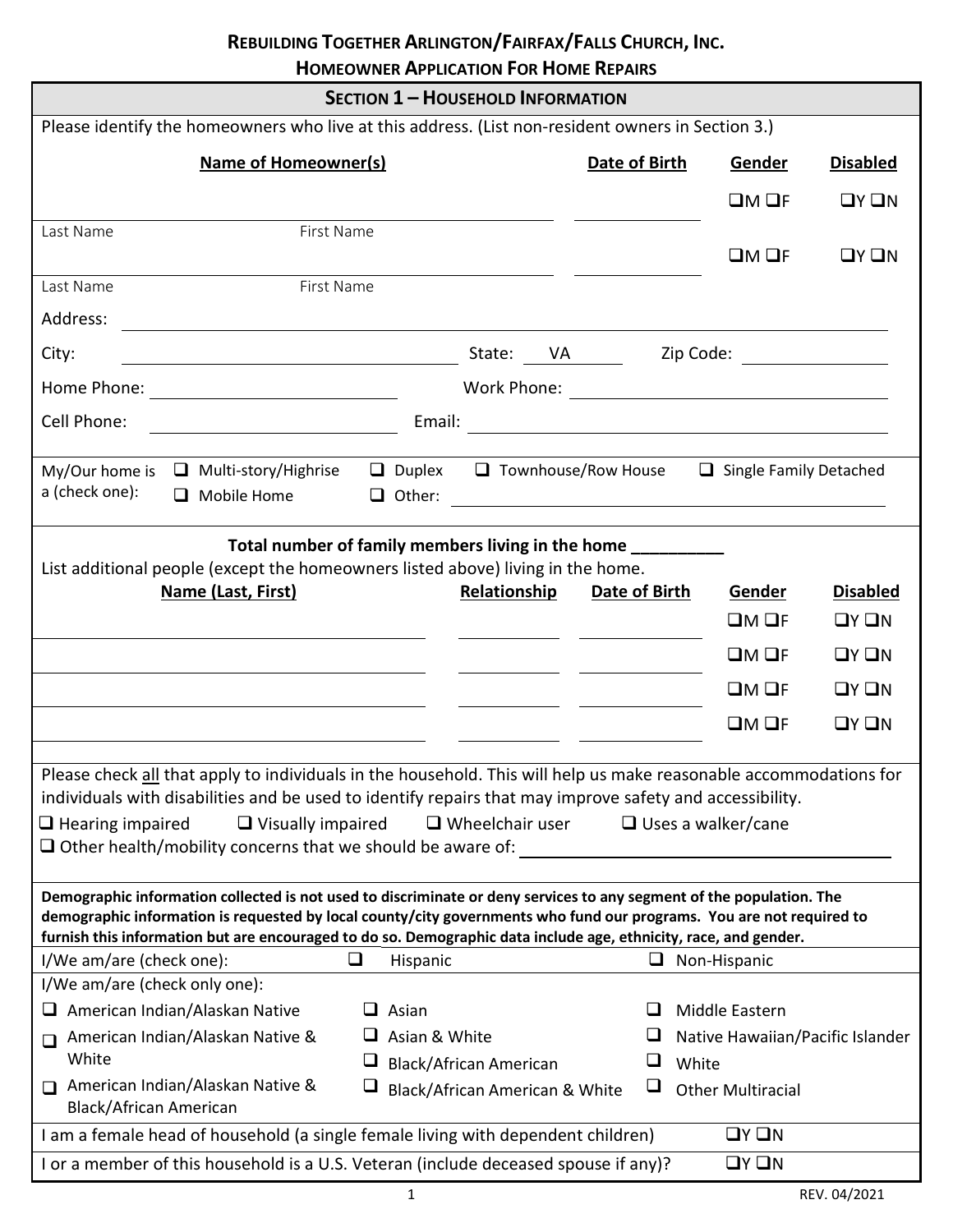|                                                                                                                                      | <b>SECTION 2 - REPAIRS TO BE CONSIDERED</b>                                                                                                                                                                                                                                                                                                          |
|--------------------------------------------------------------------------------------------------------------------------------------|------------------------------------------------------------------------------------------------------------------------------------------------------------------------------------------------------------------------------------------------------------------------------------------------------------------------------------------------------|
| HEALTH, SAFETY, ACCESSIBILITY                                                                                                        | Please check the items needed                                                                                                                                                                                                                                                                                                                        |
| <b>Fall Safety</b>                                                                                                                   | <b>Fire Safety</b>                                                                                                                                                                                                                                                                                                                                   |
| <b>Grab Bars</b><br>ப                                                                                                                | $\Box$ Smoke detector                                                                                                                                                                                                                                                                                                                                |
| Additional handrail on stairs<br>⊔                                                                                                   | Carbon monoxide detector                                                                                                                                                                                                                                                                                                                             |
| Comfort height toilet<br>⊔                                                                                                           | $\Box$ Fire extinguisher                                                                                                                                                                                                                                                                                                                             |
| <b>Brighter lighting</b><br>⊔                                                                                                        | $\Box$ Dryer duct inspection & repair                                                                                                                                                                                                                                                                                                                |
| <b>Moisture &amp; Ventilation</b>                                                                                                    | <b>Accessibility</b>                                                                                                                                                                                                                                                                                                                                 |
| Bathroom exhaust fan                                                                                                                 | $\Box$ Wheelchair ramp                                                                                                                                                                                                                                                                                                                               |
| Kitchen exhaust fan<br>⊔                                                                                                             | Entrance walkway repair<br>⊔                                                                                                                                                                                                                                                                                                                         |
| Caulking tub/shower<br>⊔                                                                                                             | <b>Exterior handrail</b>                                                                                                                                                                                                                                                                                                                             |
| Weatherstripping doors<br>u.                                                                                                         | Stair lift                                                                                                                                                                                                                                                                                                                                           |
| $\Box$ Gutter/downspout cleaning & repair                                                                                            | Do you have                                                                                                                                                                                                                                                                                                                                          |
| <b>Security</b>                                                                                                                      | - an active roof leak<br>ШN<br>I IV                                                                                                                                                                                                                                                                                                                  |
| Proper door locks                                                                                                                    | - an active plumbing leak<br>ПN                                                                                                                                                                                                                                                                                                                      |
| $\Box$ Visible house numbers                                                                                                         | - a broken hot water heater<br>$\square$ N<br>LIY.                                                                                                                                                                                                                                                                                                   |
|                                                                                                                                      |                                                                                                                                                                                                                                                                                                                                                      |
|                                                                                                                                      | $\square$ N<br>∐Y I<br>Have we worked on your home before?                                                                                                                                                                                                                                                                                           |
| <b>OTHER REPAIRS</b>                                                                                                                 | (Minor electrical & plumbing, general maintenance, and yard work)                                                                                                                                                                                                                                                                                    |
|                                                                                                                                      | Please provide a brief description. RT-AFF Staff will contact you to discuss in more detail.                                                                                                                                                                                                                                                         |
|                                                                                                                                      |                                                                                                                                                                                                                                                                                                                                                      |
|                                                                                                                                      | <b>SECTION 3 - VERIFICATION OF HOME OWNERSHIP</b>                                                                                                                                                                                                                                                                                                    |
| Together-AFF can enter and repair the home.<br>rental property. Homeowners insurance must be current for RT-AFF to work on the home. | Rebuilding Together-AFF will consider repairing a home if: (a) the home is owned by an individual or by multiple<br>family members, (b) at least one of the owners resides in the home, and (c) all owners agree that Rebuilding<br>Rebuilding Together-AFF will not repair a home that is scheduled to be sold, is under contract for sale, or is a |
| Is your homeowner insurance current?                                                                                                 | $\Box Y \Box N$                                                                                                                                                                                                                                                                                                                                      |
| Are your property tax payments current?                                                                                              | $\Box Y \Box N$<br>$\Box$ Receive property tax waiver                                                                                                                                                                                                                                                                                                |
| Is your mortgage payment current?                                                                                                    | $\Box Y \Box N$<br>$\square$ Mortgage is paid off                                                                                                                                                                                                                                                                                                    |
| Does at least one owner live at the address given in Section 1?                                                                      | $\Box Y \Box N$                                                                                                                                                                                                                                                                                                                                      |
| Please list the names and addresses of any owners who do not reside at the address in Section 1:                                     |                                                                                                                                                                                                                                                                                                                                                      |
| Name:                                                                                                                                | Address:                                                                                                                                                                                                                                                                                                                                             |
| Name:                                                                                                                                | Address:                                                                                                                                                                                                                                                                                                                                             |
|                                                                                                                                      |                                                                                                                                                                                                                                                                                                                                                      |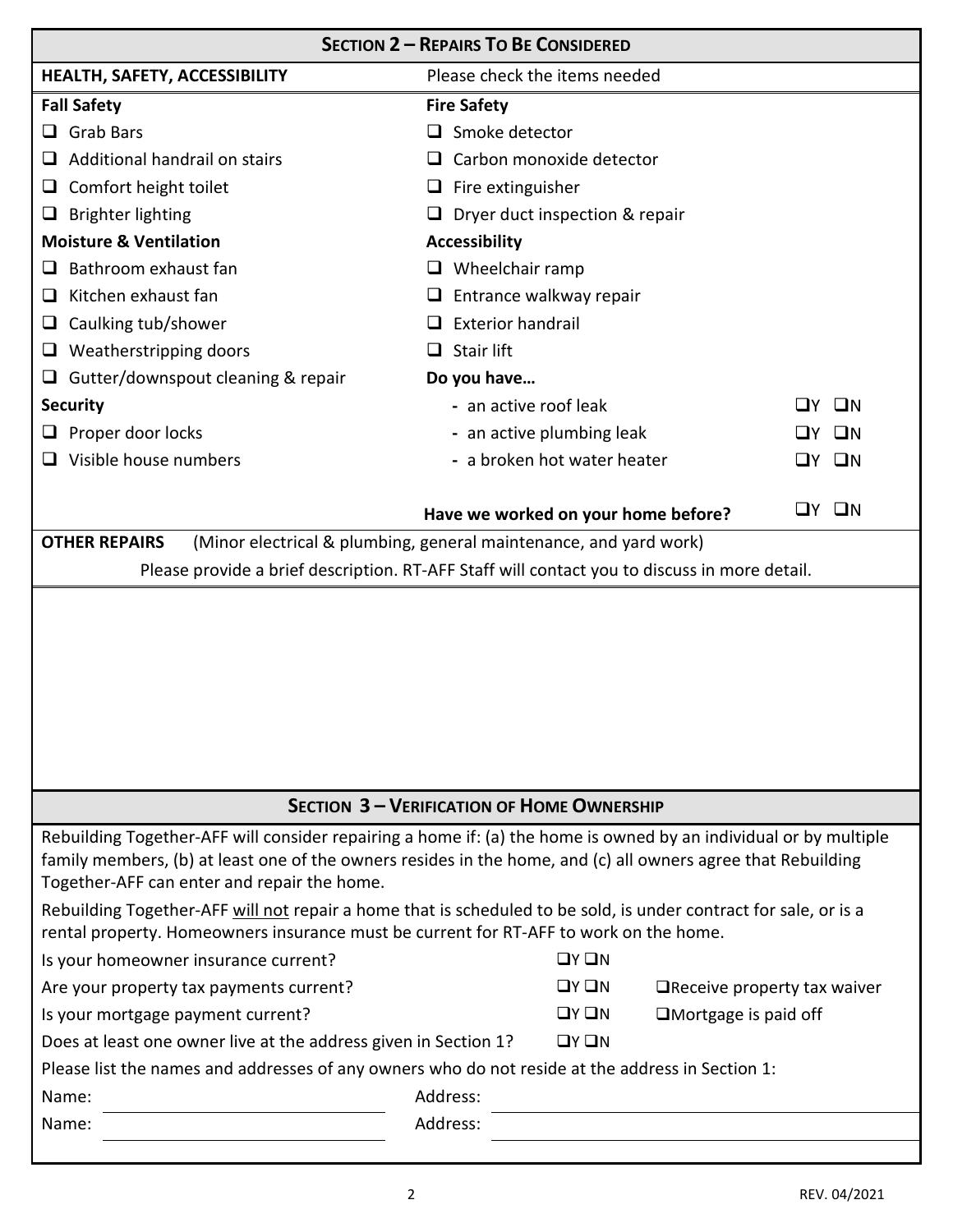#### **SECTION 4 – CERTIFICATION OF INCOME**

Please fill in the information requested below and **attach documentation** to verify the income of all family members.

**Rebuilding Together-AFF REQUIRES a copy of the first 2 pages of each family member's most current federal income tax return or other documentation showing their gross annual income, (i.e. most recent W-2; Social Security Form 1099-Benefit Statement; Annuity or Retirement Statement and interest earned statement.) We DO NOT NEED Social Security Numbers and suggest you remove them from all documents.**

Although you are not legally required to provide information on family income your failure to do will result in our inability to determine your eligibility for services.

| <b>Name</b>                                                                                         | Unemployed*       | TANF**  | Wages &<br>Salary | <b>Social</b><br><b>Security</b> | Pension/<br><b>Retirement</b> | <b>Other</b>                | <b>Gross</b><br><b>Income</b> |
|-----------------------------------------------------------------------------------------------------|-------------------|---------|-------------------|----------------------------------|-------------------------------|-----------------------------|-------------------------------|
|                                                                                                     | $\Box Y$ $\Box N$ | IOY ON  |                   |                                  |                               |                             | \$0                           |
|                                                                                                     | $\Box Y$ $\Box N$ | IOY ONI |                   |                                  |                               |                             | \$0                           |
|                                                                                                     | $QY$ $QN$         | IOY ONI |                   |                                  |                               |                             | \$0                           |
|                                                                                                     | $\Box$ Y $\Box$ N | IOY ON  |                   |                                  |                               |                             | \$0                           |
| *Do not include individuals in grades K-12, retired individuals, or those receiving Social Security |                   |         |                   |                                  |                               | <b>Total Family Income:</b> | \$0                           |

\*Do not include individuals in grades K-12, retired individuals, or those receiving Social Security **Total Family Income:** \*\*Temporary Assistance for Needy Families

To qualify for the Rebuilding Together-AFF home repair program you must meet the **income eligibility requirements** in the tables on page 4 of this application.

#### **SECTION 5 – HOMEOWNER(S) AGREEMENT WITH REBUILDING TOGETHER-AFF**

I/we understand that: Rebuilding Together Arlington/Fairfax/Falls Church (RT-AFF) provides home repairs for lowincome homeowners; all repairs requested may not be completed; and all repairs will be performed at no cost to the homeowner(s).

I/we certify that: I/we own the property at the address given in Section 1 of this application; have provided full and accurate information on this application; have no present intent to move or offer this home for sale over the next two years. I/we authorize the disclosure of the above information to only those persons or agencies as necessary to secure the assistance for which this application is submitted.

#### **Signature(s) of Homeowner(s)**

| Signature #1:                                             |                   | Date:  |
|-----------------------------------------------------------|-------------------|--------|
| Signature #2:                                             |                   | Date:  |
| Preparer Signature, if other than homeowner:              |                   | Date:  |
| Name & Relationship to homeowner:                         |                   | Phone: |
| Alternate contact in case we are unable to reach you:     |                   |        |
| Name:                                                     |                   | Phone: |
| Relationship:                                             | Email:            |        |
| Do you have a social/case worker that referred you to us? | $\square N$<br>ШY |        |
| Name:                                                     |                   | Phone: |
| Agency/Hospital:                                          |                   | Email: |

Please note that Rebuilding Together-AFF receives funding from Arlington Community Development Block Grant Programs and Fairfax County Consolidated Community Funding Pool.



We will make reasonable accommodations for individuals with disabilities upon request.